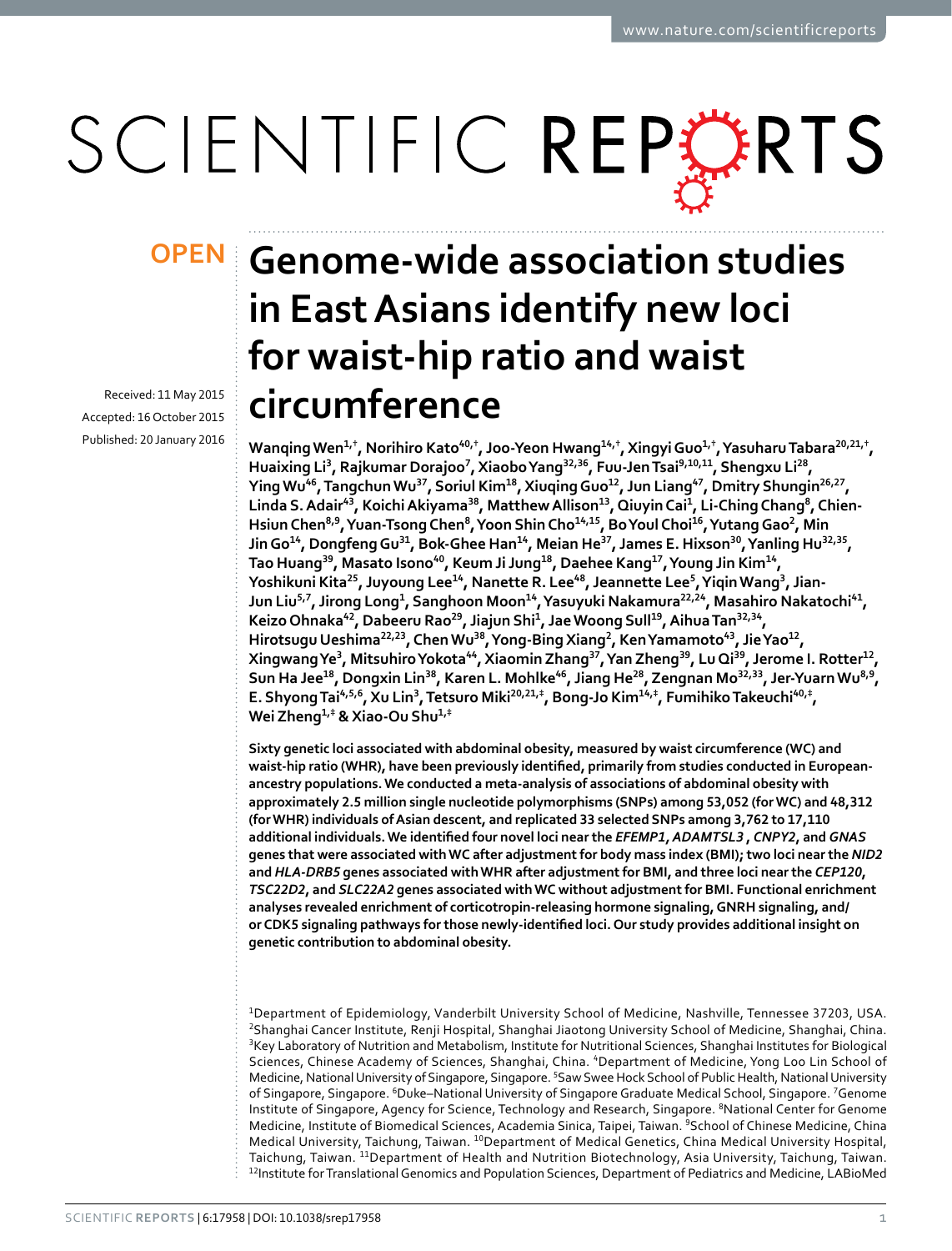at Harbor-UCLA Medical Center, Torrance, California, USA. <sup>13</sup>Division of Preventive Medicine, Department of Family and Preventive Medicine, University of California, San Diego School of Medicine, San Diego, California, USA. 14Center for Genome Science, National Institute of Health, Osong Health Technology Administration Complex, Chungcheongbuk-do, Republic of Korea. <sup>15</sup>Department of Biomedical Science, Hallym University, Gangwon-do, Korea. <sup>16</sup>Department of Preventive Medicine, College of Medicine, Hanyang University, Seoul, Korea.<br><sup>17</sup>Department of Preventive Medicine, Seoul National University College of Medicine, Seoul, Korea. <sup>18</sup>Insti Health Promotion, Yonsei University, Seodaemun-Gu, Seoul 120-749, Korea. <sup>19</sup>Eulji University, Seongnam City, Gyeonggi-do, Korea. <sup>20</sup>Center for Genomic Medicine, Kyoto University Graduate School of Medicine, Kyoto, Japan.<br><sup>21</sup>Department of Geriatric Medicine, Ehime University Graduate School of Medicine, Ehime, Japan. <sup>22</sup>Departm of Health Science, Shiga University of Medical Science, Shiga, Japan. 23Center for Epidemiologic Research in Asia, Shiga University of Medical Science, Shiga, Japan. 24Cardiovascular Epidemiology, Kyoto Women's University, Kyoto, Japan. <sup>25</sup>Department of Nursing, Tsuruga University of Nursing, Tsuruga, Japan. <sup>26</sup>Department of Clinical Sciences, Genetic & Molecular Epidemiology Unit, Lund University Diabetes Center, Skåne University Hospital, Malmö 205 02, Sweden. 27Department of Public Health and Clinical Medicine, Unit of Medicine, Umeå University, Umeå 901 87, Sweden. 28Department of Epidemiology, Tulane University School of Public Health and Tropical Medicine, New Orleans, Louisiana, USA. 29Division of Biostatistics, Washington University School of Medicine, St. Louis, Missouri, USA. <sup>30</sup>Human Genetics Center, University of Texas School of Public Health, Houston, Texas, USA.<br><sup>31</sup>Division of Population Genetics, State Key Laboratory of Cardiovascular Disease, Fuwai Hospital, Nation for Cardiovascular Diseases, Chinese Academy of Medical Sciences and Peking Union Medical College, Beijing, China. <sup>32</sup>Center for Genomic and Personalized Medicine, Guangxi Medical University, Nanning, Guangxi, China. <sup>33</sup>Institute of Urology and Nephrology, The First Affiliated Hospital of Guangxi Medical University, Nanning, Guangxi, China. <sup>34</sup> Department of Chemotherapy, The Affiliated Tumor Hospital of Guangxi Medical University, Nanning 530021, Guangxi, China. 35Medical Scientific Research Center, Guangxi Medical University, Nanning, Guangxi 530021, China. 36Department of Occupational Health and Environmental Health, School of Public Health, Guangxi Medical University, Nanning, Guangxi, China. 37Key Laboratory of Environment and Health, Ministry of Education, School of Public Health, Tongji Medical College, Huazhong University of Science and Technology, Wuhan, Hubei, China. <sup>38</sup>State Key Laboratory of Molecular Oncology, Cancer Institute & Hospital, Chinese Academy of Medical Sciences and Peking Union Medical College, Beijing, China. <sup>39</sup>Department of Nutrition, Harvard School of Public Health, Boston, Massachusetts 02115, USA. 40Department of Gene Diagnostics and Therapeutics, Research Institute, National Center for Global Health and Medicine, Shinjuku-ku, Tokyo 1628655, Japan. 41Bioinformatics Section, Center for Advanced Medicine and Clinical Research, Nagoya University Hospital, Showa-ku, Nagoya 466-8560, Japan. <sup>42</sup>Department of Geriatric Medicine, Graduate School of Medical Sciences, Kyushu University, Higashi-ku, Fukuoka 812-8582, Japan. 43Department of Medical Chemistry, Kurume University School of Medicine, Kurume, Fukuoka 830- 0011, Japan. <sup>44</sup>Department of Genome Science, Aichi-Gakuin University, School of Dentistry, Chikusa-ku, Nagoya,<br>464-8651, Japan. <sup>45</sup>Department of Nutrition, University of North Carolina, Chapel Hill, North Carolina 27599 <sup>46</sup>Department of Genetics, University of North Carolina, Chapel Hill, North Carolina 27599, USA. <sup>47</sup>Department of Endocrinology, the Central Hospital of Xuzhou, Affiliated Hospital of Southeast University, Xuzhou, Jiangsu, China. <sup>48</sup>Office of Population Studies Foundation Inc., University of San Carlos, Talamban, Cebu City, Philippines. <sup>†</sup>These authors contributed equally to this work. <sup>\*</sup>These authors jointly supervised this work. Correspondence and requests for materials should be addressed to X.-O.S. (email: [xiao-ou.shu@vanderbilt.edu\)](mailto:at xiao-ou.shu@vanderbilt.edu)

Abdominal obesity, typically measured by waist circumference (WC) and waist-hip ratio (WHR), is more closely associated with metabolic dysfunctions that are related to cardiovascular diseases than is general obesity<sup>[1](#page-6-0)</sup>, which is generally assessed by body mass index (BMI). Previous studies have identified multiple genetic loci associated with WC and WHR<sup>2–13</sup>. However, the majority of these studies were conducted in populations of European ances-try or included a limited number of East Asians<sup>[9](#page-6-2)</sup>. East Asians tend to have a higher level of abdominal fat, despite relatively low BMI values; and experience a higher metabolic disease risk than European-ancestry individuals with the same BMI level<sup>[14](#page-6-3)</sup>. Therefore, it is particularly important to investigate the genetic determinants of abdominal fat, i.e. WC and WHR, in East Asian populations.

We previously reported genetic loci for BMI using data from the Asian Genetic Epidemiology Network (AGEN) Consortium[15](#page-6-4),[16](#page-6-5). In this study, we conducted meta-analyses of data from genome-wide association studies (GWAS) of WC and WHR to identify new genetic loci and evaluate associations of previously-identified genetic loci with overall and abdominal obesity in our study populations.

#### **Results**

Our initial meta-analysis used two complementary but related measures of abdominal obesity, WC and WHR, as the outcome variables, and analyzed the association of WC and WHR with approximately 2.5 million genotyped or imputed SNPs as well as about 50,000 typed exome-chip variants. The total sample sizes in Stage I were 53,052 for WC and 48,312 for WHR. We selected 33 SNPs at 33 independent loci with  $P < 1.00 \times 10^{-6}$ , based on the GWAS data that were recruited at the first round of Stage I, for a *de novo* replication (Stage II) of associations with WC or WHR. The replication genotyping was conducted at three study sites (see Supplementary Table 3 online) comprising 3,762 to 17,110 Asian-ancestry individuals based on availability of *de novo* data for each SNP. Participating studies are described in the Supplementary Information and Supplementary Tables 1 to 3 online.

The associations of SNPs with WC or WHR were analyzed with or without adjustment for BMI (see Methods), following the common practice employed in published studies<sup>2-13</sup>. Thus, there were four traits included in this study: WC with adjustment for BMI (WCadjBMI), WHR with adjustment for BMI (WHRadjBMI), WC without adjustment for BMI (WCnoBMI), and WHR without adjustment for BMI (WHRnoBMI). The results of the initial Stage I and Stage II for the selected 33 SNPs are presented in Supplementary Table 4 online. In [Table 1](#page-2-0) (see also [Fig. 1](#page-3-0) and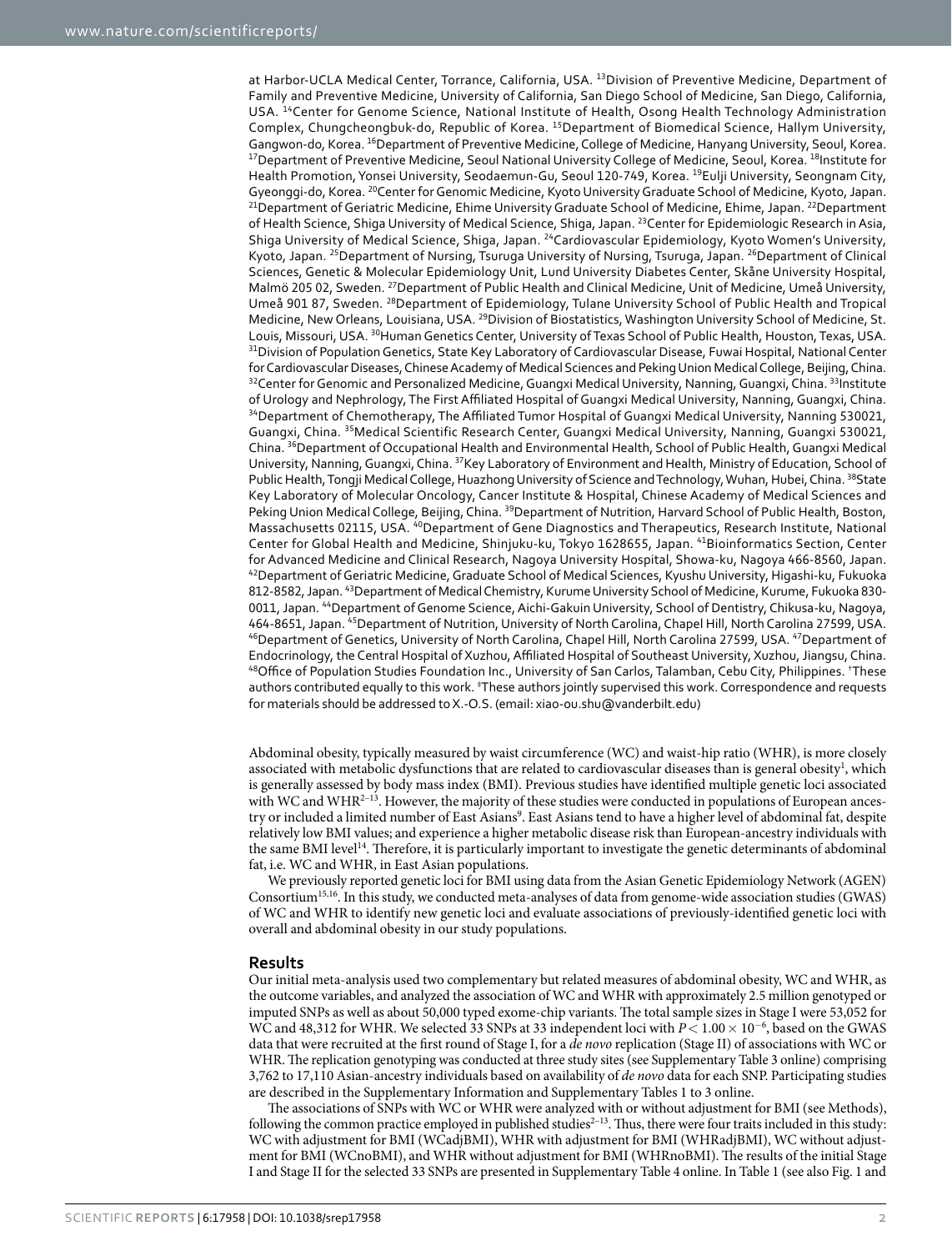<span id="page-2-0"></span>

|                                  |     |            |                            |                  |              |            | Stage I & II  |                           |                |            |  |
|----------------------------------|-----|------------|----------------------------|------------------|--------------|------------|---------------|---------------------------|----------------|------------|--|
| Nearby gene                      | Chr | <b>SNP</b> | <b>Alleles<sup>a</sup></b> | EAF <sup>b</sup> | StageIP      | Stage II P | <b>Number</b> | $\beta$ (SE) <sup>c</sup> | P <sup>d</sup> | $EV(\%)^e$ |  |
| WCadjBMI                         |     |            |                            |                  |              |            |               |                           |                |            |  |
| EFEMP1                           | 2   | rs3791679  | A/G                        | 0.21             | 1.43E-13     | 3.63E-02   | 64454         | 2.87(0.38)                | 4.86E-14       | 0.03%      |  |
| ADAMTSL3                         | 15  | rs8030379  | A/G                        | 0.76             | 1.62E-09     | NA         | 50668         | $2.46(0.41)^f$            | 1.62E-09       | 0.02%      |  |
| CNPY2                            | 12  | rs3809128  | C/T                        | 0.80             | 3.74E-09     | NA         | 30368         | $3.69(0.63)^f$            | 3.74E-09       | 0.04%      |  |
| <b>GNAS</b>                      | 20  | rs2057291  | G/A                        | 0.73             | $4.02E - 08$ | NA         | 38613         | $2.52(0.46)^f$            | $4.02E-08$     | 0.02%      |  |
| WHRadjBMI                        |     |            |                            |                  |              |            |               |                           |                |            |  |
| NID <sub>2</sub>                 | 14  | rs1982963  | A/G                        | 0.81             | 1.41E-12     | 1.71E-03   | 56208         | 4.82(0.62)                | 1.07E-14       | 0.07%      |  |
| HLA-DRB5                         | 6   | rs5020946  | T/G                        | 0.41             | 4.38E-09     | 1.13E-01   | 49519         | 3.15(0.52)                | 1.30E-09       | 0.05%      |  |
| WCnoBMI                          |     |            |                            |                  |              |            |               |                           |                |            |  |
| <b>CEP120</b>                    | 5   | rs10051787 | T/C                        | 0.40             | 1.07E-09     | 1.40E-03   | 60909         | 3.96(0.58)                | $7.23E-12$     | 0.08%      |  |
| TSC22D2                          | 3   | rs1868673  | C/A                        | 0.48             | 1.49E-08     | NA         | 36247         | $4.36(0.77)^f$            | 1.49E-08       | 0.09%      |  |
| SLC <sub>22</sub> A <sub>2</sub> | 6   | rs368123   | G/A                        | 0.39             | 1.00E-06     | 7.29E-03   | 62430         | 3.16(0.57)                | 2.64E-08       | 0.05%      |  |

**Table 1. Newly identified loci associated with waist circumference (WC)/WHR variation in Asian-ancestry populations.** <sup>a</sup> Shown as: effect allele/other allele. <sup>b</sup> Effect allele frequency in Asian-ancestry populations, estimated from stage I studies. <sup>c</sup>Per allele effect of SNPs in percentile of standard deviation, derived from metaanalysis. <sup>d</sup>Derived from meta-analysis. The *P* values for the combined data were adjusted for both study-specific inflation factors and the estimated inflation factor for the stage I meta-analysis statistic. <sup>e</sup>Explained variance, estimated from combined stage I and II data. f Stage I results are shown.

Supplementary Table 5), we present the newly-identified loci that were associated with WCadjBMI, WHRadjBMI, and WCnoBMI at a genome-wide significance level  $(P < 5.00 \times 10^{-8})$  based on Stage I data alone or the combined Stage I and Stage II data in Asian-ancestry populations. For WCadjBMI, we have identified four new loci (index SNPs) near these genes: *EFEMP1* (rs3791679, *P*= 4.86× 10<sup>−</sup>14), *ADAMTSL3* (rs8030379, *P*= 1.62× 10<sup>−</sup><sup>9</sup> ), *CNPY2* (rs3809128, *P*= 3.74× 10<sup>−</sup><sup>9</sup> ), and *GNAS* (rs2057291, *P*= 4.02× 10<sup>−</sup><sup>8</sup> ); for WHRadjBMI, we have identified two loci near the *NID2* (rs1982963, *P*= 1.07× 10<sup>−</sup>14) and *HLA-DRB5* (rs5020946, *P*= 1.30× 10<sup>−</sup><sup>9</sup> ) genes; for WCnoBMI, we have identified three loci near the *CEP120* (rs10051787, *P*= 7.23× 10<sup>−</sup>12), *TSC22D2* (rs1868673, *P*= 1.49× 10<sup>−</sup><sup>8</sup> ), and *SLC22A2* (rs368123, *P*= 2.64× 10<sup>−</sup><sup>8</sup> ) genes. In addition, three SNPs near three genes (*ADAMTS3, IHH, QSOX2*) for WCadjBMI, and two SNPs near two genes (*PPAP2B, PACSIN3*) for WHRadjBMI were found to approach the genome-wide significance level (*P*< 7.56× 10<sup>−</sup><sup>7</sup> ) (see Supplementary Tables 5–7 online). We requested an *in silico* replication for the 14 SNPs described above in the Genetic Investigation of ANthropometric Traits (GIANT) consortium[13](#page-6-6). No data were available for rs3809128 (MAF< 0.01 in CEU) near *CNPY2* in the GIANT data. As shown in Supplementary Table 6 online, the association directions were consistent for 12 out of the remaining 13 SNPs ( $P = 0.0034$  by the binomial test), although the explained variances were generally smaller than those observed in East Asians (see Supplementary Table 5 online). The SNP rs2057291 near *GNAS* exhibited an opposite association direction in the GIANT data. Seven of the ten loci for WCadjBMI and WHRadjBMI were oppositely associated with BMI, but all three WCnoBMI loci had a consistent association direction with BMI in the GIANT data. In this study, we found no genetic association with WHRnoBMI at loci other than those previously reported (see Supplementary Table 8 online). The variation explained by each newly-identified SNP ranged from 0.02% to 0.09% ([Table 1](#page-2-0), and Supplementary Table 5 online). There were no Stage II replication data for some of the loci because they were identified after the second round of Stage I GWAS data were added to the meta-analysis due to the expansion of the AGEN, which occurred after the original 33 replication SNPs were selected.

Additional analyses examined effect sizes for differences across sex and population. Analyses stratified by sex ([Table 2](#page-4-0), and Supplementary Table 5 online) revealed that association of rs3791679 near the *EFEMP1* gene with WCadjBMI was significantly stronger among men than among women (effect size: 4.04 vs 2.43, *P* for homogeneity test= 0.04), and association of rs1982963 near the *NID2* gene with WHRadjBMI was significantly weaker among men than among women (effect size: 2.88 vs 6.26, *P* for homogeneity test = 0.009). No significant heterogeneity across populations of Chinese, Korean, Japanese, or Filipino was found for the newly-identified loci (data not shown).

Supplementary Table 7 online shows the association of the newly-identified loci with different obesity-related traits. The three novel loci (*CEP120, TSC22D2*, and *SLC22A2*) for WCnoBMI were much less significantly associated with WCadjBMI; the newly-identified loci for WCadjBMI or WHRadjBMI were either unassociated with BMI (*EFEMP1, CNPY2, GNAS*, and *HLA-DRB5*) or negatively associated with BMI (*ADAMTSL3* and *NID2*). Of these 11 loci for WCadjBMI and WHRadjBMI, ten had an opposite association direction with BMI. Using the Wald test of whether the BMI-adjusted effect was equal to its expectation proposed by Aschard *et al.*[17](#page-6-7), we found Bonferroni-corrected significant p-values (0.05/11) for rs11103390 at *QSOX2* (WCadjBMI) and rs1982963 at *NID2* (WHRadjBMI), suggesting that the associations of these two SNPs with WCadjBMI or WHRadjBMI may have been influenced by their direct genetic association with BMI. The newly-identified seven loci for WCadjBMI were all moderately or strongly associated with height and the three novel loci for WCnoBMI were also moderately associated with height. None of 14 newly-identified loci were associated with diabetes at P< 0.004 (0.05/14).

Previous studies have reported about 60 genetic loci associated with abdominal obesity<sup>2-13</sup> and about 100 genetic loci associated with overall obesity<sup>15,[16](#page-6-5),[18](#page-6-8)</sup>, with the majority of those loci being identified in populations of European ancestry. In those studies, the reported associations with WHR were generally adjusted for BMI, while the reported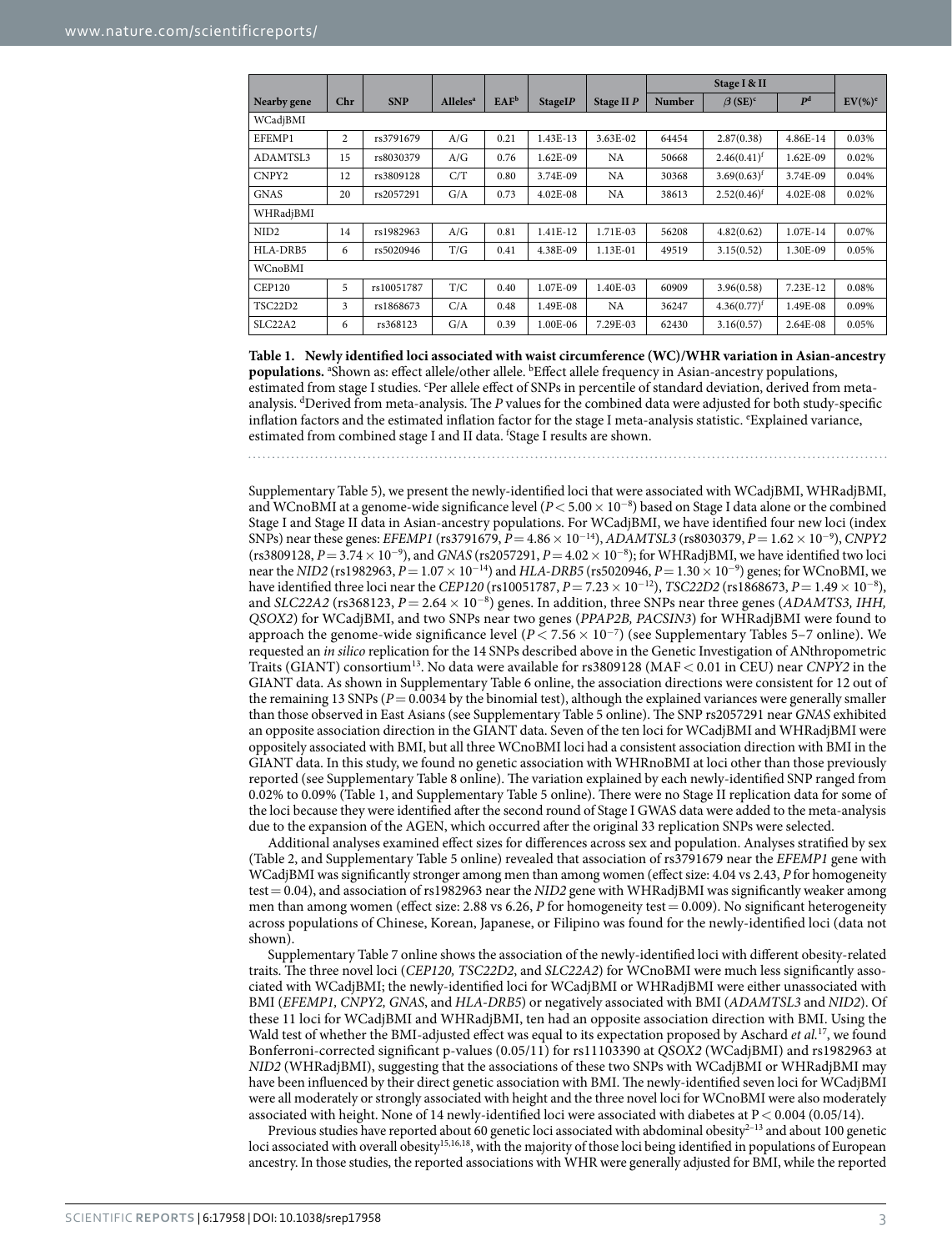

<span id="page-3-0"></span>**Figure 1. Regional plots for the newly-identified loci in this study.** SNPs are plotted by their position on the chromosome against their association (−log10 P value) with the trait of interest (as shown in Table 1) using stage I (GWAS meta-analysis) data. Estimated recombination rates (from HapMap) are plotted in cyan to reflect the local LD structure. The SNPs surrounding the top SNP are color-coded (see inset) to reflect their LD with the top SNP (using pair-wise r2 values from HapMap CHB + JPT data). Genes and positions of exons, as well as directions of transcription, are shown below the plots (using data from the UCSC Genome Browser, genome. ucsc.edu). The arrows shown in Plots a, b, e indicate SNPs that were previously reported to be associated with height. Plots were generated using LocusZoom.

associations with WC were not adjusted for BMI in most studies. Due to the close correlation ( $r = 0.83$  based on data from the Shanghai genome-wide association studies (SGWAS)) between WC and BMI, there was substantial overlap between loci that were associated with WC and BMI. In the current study, we evaluated the associations of those reported loci with WCadjBMI, WHRadjBMI, WCnoBMI, and WHRnoBMI. The associations with at least one trait that achieved a Bonferroni-corrected significance level (*P*< 0.05/60 ≈1.0× 10<sup>−</sup><sup>3</sup> ) and the associations by sex are shown in Supplementary Tables 8 to 11 online (for WCadjBMI, WHRadjBMI, WCnoBMI, and WHRnoBMI, respectively). We found that 23 previously-reported loci for abdominal obesity were significantly associated with WCadjBMI (see Supplementary Table 11 online) and/or WHRadjBMI (see Supplementary Table 10 online) and 18 previously-reported BMI/WC loci were significantly associated with WCnoBMI, among men or women or both at *P* < 1.0 × 10<sup>-3</sup> (see Supplementary Table 9 online). Of note, 17 of those 18 loci associated with WCnoBMI were not significantly associated with WCadjBMI. The only SNP demonstrating significant association with WCadjBMI was rs12229654, at our previously-identified Asian-specific BMI locus *MYL2*. Consistent with previous findings<sup>7,19</sup>, we observed that 10 out of 23 replicated genetic loci for abdominal obesity showed significant sex differences (*P*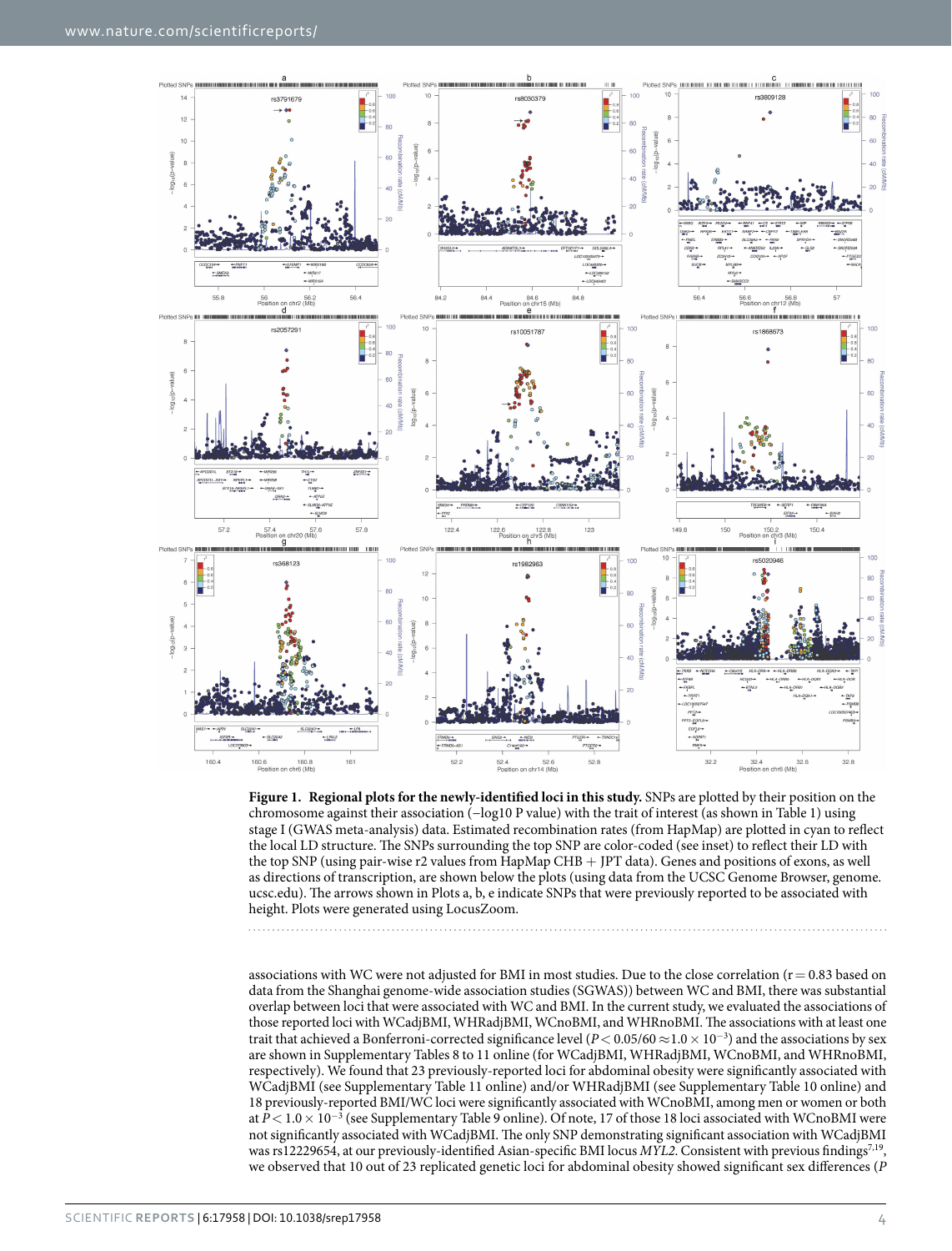<span id="page-4-0"></span>

|                                  |     |            |                | Among men     |              |          | Among women   |              |          | <b>Test for</b><br>homogeneity |  |
|----------------------------------|-----|------------|----------------|---------------|--------------|----------|---------------|--------------|----------|--------------------------------|--|
| Nearby gene                      | Chr | <b>SNP</b> | <b>Alleles</b> | <b>Number</b> | $\beta$ (SE) | P        | <b>Number</b> | $\beta$ (SE) | P        | P                              |  |
| WCadjBMI                         |     |            |                |               |              |          |               |              |          |                                |  |
| EFEMP1                           | 2   | rs3791679  | A/G            | 21172         | 4.04(0.63)   | 1.76E-10 | 42605         | 2.43(0.49)   | 6.31E-07 | 4.37E-02                       |  |
| ADAMTSL3                         | 15  | rs8030379  | A/G            | 16135         | 1.41(0.72)   | 4.89E-02 | 33848         | 2.37(0.52)   | 5.70E-06 | 2.80E-01                       |  |
| <b>CNPY</b>                      | 12  | rs3809128  | C/T            | 11098         | 2.08(1.07)   | 5.15E-02 | 18575         | 1.59(0.88)   | 7.30E-02 | 7.24E-01                       |  |
| <b>GNAS</b>                      | 20  | rs2057291  | G/A            | 11626         | 3.10(1.01)   | 2.15E-03 | 26302         | 1.99(0.60)   | 8.70E-04 | 3.44E-01                       |  |
| WHRadjBMI                        |     |            |                |               |              |          |               |              |          |                                |  |
| NID <sub>2</sub>                 | 14  | rs1982963  | A/G            | 17516         | 2.88(1.04)   | 5.37E-03 | 33264         | 6.26(0.78)   | 8.88E-16 | 9.32E-03                       |  |
| HLA-DRB5                         | 6   | rs5020946  | T/G            | 14055         | 3.17(0.97)   | 1.10E-03 | 30049         | 3.57(0.65)   | 3.54E-08 | 7.32E-01                       |  |
| WCnoBMI                          |     |            |                |               |              |          |               |              |          |                                |  |
| <b>CEP120</b>                    | 5   | rs10051787 | T/C            | 20191         | 4.60(1.00)   | 4.15E-06 | 40033         | 3.82(0.70)   | 4.89E-08 | 5.27E-01                       |  |
| TSC22D2                          | 3   | rs1868673  | C/A            | 10742         | 5.58(1.54)   | 2.93E-04 | 24820         | 4.28(0.91)   | 2.40E-06 | 4.67E-01                       |  |
| SLC <sub>22</sub> A <sub>2</sub> | 6   | rs368123   | G/A            | 21164         | 2.30(0.97)   | 1.73E-02 | 40581         | 3.64(0.70)   | 1.91E-07 | 2.61E-01                       |  |

**Table 2. Newly identified loci associated with WC/WHR variation in East Asian-ancestry populations, by gender.** Alleles: Shown as effect allele/other allele. β: Effect of SNPs per allele in percentile of standard deviation, derived from meta-analysis. P: Derived from meta-analysis adjusted for both study-specific inflation factors (for stage I, II) and the estimated inflation factor for the stage I meta-analysis statistic.

for homogeneity test < 0.05), 9 of which showed larger effects in women than men (see Supplementary Table 10 online). In contrast, 4 replicated WCnoBMI loci revealed significant sex differences, 3 of which showed larger effects in men (see Supplementary Table 9 online). It is worth noting that the SNP rs12229654 at *MYL2* and its related SNP rs671 at *ALDH2* were associated with every obesity trait analyzed (WCadjBMI, WHRadjBMI, WCnoBMI, and WHRnoBMI), with larger effects observed in men.

We examined the modification effect of alcohol consumption on the association between the two SNPs in the 12q24 region<sup>[16](#page-6-5)</sup> (rs12229654 and rs671) and WC/WHR using data from the SGWAS, for which we had direct access to individual data. We found that the effects of the SNP rs12229654 on WC and WHR, with or without adjustment for BMI, were mainly observed among non-drinkers (Supplementary Table 13 online). The sex-difference of rs671 effect on WC and WHR is less evident.

We evaluated putative functional significance for each newly-identified locus using the Encyclopedia of DNA Elements (ENCODE) and expression quantitative trait locus (eQTL) databases<sup>[20](#page-6-11)</sup>. Three of these novel SNPs, rs3809128 near *CNPY2*, rs2057291 at *GNAS*, and rs3791679 near *EFEMP1*, were predicted to be functional as they are located either in promoter or enhancer regions based on epigenomic data from the ENCODE project. The ChromHMM annotation on nine ENCODE cell lines have revealed that the SNP rs3809128 resides in an active promoter of the nearest gene, canopy FGF signaling regulator 2 (*CNPY2*). The DNase and ChIP-Seq has revealed that the SNP rs3809128 is present in the DNase I hypersensitive site (DHS) and in the binding regions of multiple transcription factors (TFs). In particular, this variant has been shown to be associated with the expression of *CNYP2* based on a previous eQTL study[19.](#page-6-10) The SNP rs2057291 is located in intron 2 of the gene *GNAS*. A search of RegulomeDB<sup>21</sup> indicates that this variant is annotated to the TF SRF predicted motif. This variant was also observed to be present in the DHS and multiple TFs peaks. The SNP rs3791679 is located in the first intron of the gene *EFEMP1* and resides in an enhancer region. According to RegulomeDB annotation, the SNP rs3791679 lies in the TF POU3F2 predicted motif. In addition, the DHS and the TF STAT3 peak were found to harbor the variant. Other potential functional variants which are in strong linkage disequilibrium (LD)( $r^2 > 0.6$ ) with the newly-identified SNPs are listed in Supplementary Table 12 online.

We conducted two separate functional enrichment analyses for genes located near the newly- and previously-identified loci for WC or WHR, one for the loci associated with WCadjBMI and/or WHRadjBMI, another for the loci associated with WCnoBMI. The corticotropin-releasing hormone signaling ( $P = 5.72 \times 10^{-4}$ ) pathway and Gonadotropin Releasing Hormone (GNRH) signaling (*P*= 8.63× 10<sup>−</sup><sup>4</sup> ) pathway, were found to be the most significantly enriched for the loci associated with WCadjBMI and/or WHRadjBMI; and the CDK5 signaling  $(P = 1.66 \times 10^{-4})$  and corticotropin-releasing hormone signaling  $(P = 2.21 \times 10^{-4})$  pathway were significantly enriched for the loci associated with WCnoBMI.

#### **Discussion**

Previously-reported genetic loci associated with WC, mainly from studies conducted in European-ancestry populations, were generally not adjusted for BMI. There was substantial overlapping between loci that were associated with WC and BMI due to high correlation between those two measurements. Three novel SNPs (rs10051787 near *CEP120*, rs1868673 near *TSC22D2*, and rs368123 at *SLC22A2*), newly identified for WCnoBMI in this study, did not reach the genome-wide significance level in our previous meta-analysis for BMI, and thus were not identified as the BMI loci. After adjustment for BMI, the association of these three SNPs with WCadjBMI was substantially attenuated. In addition, our study showed that previously-reported genetic loci for WC or BMI were generally not significantly associated with WCadjBMI (see Supplementary Table 11 online), suggesting that these two highly-correlated anthropometrics capture a similar biological phenotype. On the other hand, the genetic loci associated with WCadjBMI and/or WHRadjBMI were not typically associated with BMI or showed an opposite association direction (see Supplementary Table 7 and Supplementary Table 14 online). These findings reveal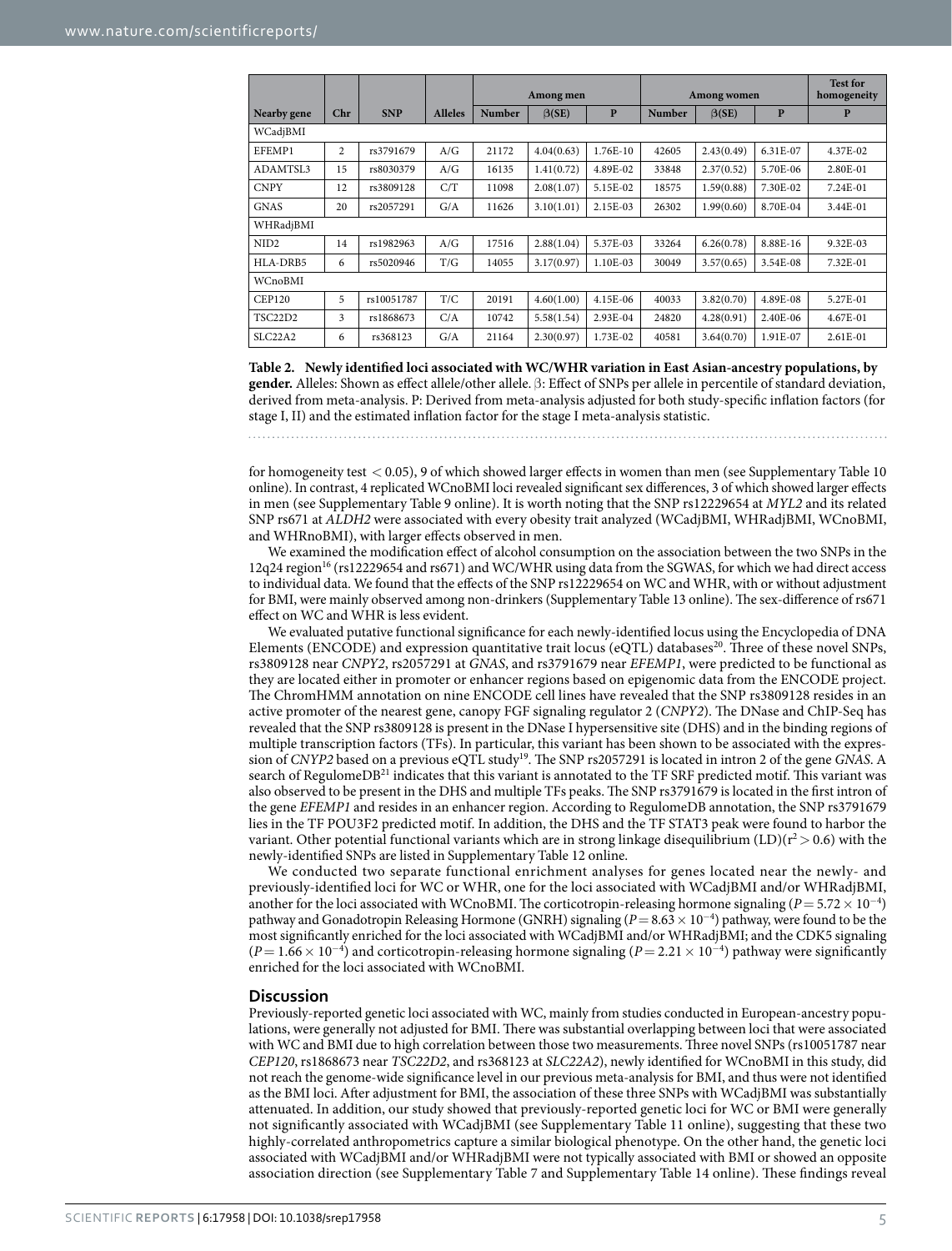differences in genetic predisposition to overall as opposed to abdominal obesity, as well as the genetic regulation of body fat distribution versus BMI.

Two newly-identified WCadjBMI-related loci (*EFEMP1, ADAMTSL3*) and the newly-identified WCnoBMI-related loci (*CEP120*) were previously reported to affect height as well<sup>11,[22](#page-7-0)</sup>, suggesting these loci may be related to general body frame size. The SNP rs3791679 near *EFEMP1* seems particularly relevant to WC and height. *EFEMP1* encodes an extracellular matrix protein containing tandemly-repeated epidermal growth factor-like repeats, which are able to stimulate DNA synthesis and are involved in cell proliferatio[n23](#page-7-1). *EFEMP1* knockout mice exhibited reduced reproductivity, and displayed an early onset of aging-associated phenotypes including reduced lifespan and decreased body mas[s24.](#page-7-2) A recent study showed that the *EFEMP1* locus affected growth rate in children<sup>[25](#page-7-3)</sup>.

Another newly-identified WCnoBMI-related SNP, rs1868673, resides near the gene *TSC22D2*. A recent study indicated that this locus was associated with circulating levels of adiponectin, a hormone produced predominantly by adipocytes<sup>26</sup>.

We previously reported the association of two related SNPs in the 12q24 region (rs12229654 at gene *MYL2* and rs671 at *ALDH2*,  $r^2 = 0.58$ <sup>[15](#page-6-4),[16](#page-6-5)</sup>, a specific polymorphic region for East Asian-ancestry populations, with BMI. This association was significantly stronger among men than among women. We observed similar associations of those SNPs with WC and WHR, with or without adjustment for BMI (Supplementary Tables 8 to 11 online). The sex differences of associations were more prominent for WHR. The SNPs rs12229654 and rs671 have been reported to be associated with HDL cholesterol<sup>[27](#page-7-5)</sup>, levels of gamma glutamyl transpeptidase<sup>27</sup>, elevated blood pressure<sup>28</sup>, lower risk of coronary heart disease<sup>[29](#page-7-7)</sup> and alcohol consumption<sup>30</sup> in Asian-ancestry populations. Our previous stud[y16](#page-6-5) suggested an antagonistic effect of alcohol consumption on the *ALDH2*-BMI association. The *ALDH2\*1* BMI-increasing effect was mainly observed among non-drinkers. In this study, we found that the effects of the SNP rs12229654 at *MYL2* on WC and WHR, with or without adjustment for BMI, were mainly seen among non-drinkers (Supplementary Table 13 online).

Consistent with previous reports from European populations, we found evidence for multiple loci with significant sex differences for abdominal obesity in East Asians, with a generally more prominent effect in women, although larger effects in men than in women were observed for loci *EFEMP1*, *MYL2/ALDH2,* and *FGFR4*. Typically, men have more visceral fat, whereas women have more subcutaneous fat. It is well known that sex hormones play an important role in the regulation of body fat distribution<sup>31</sup>, but the underlying genetic mechanisms remain unclear. It would be worthwhile to investigate the association between these genetic loci and sex hormone levels.

The corticotropin-releasing hormone signaling ( $P = 5.72 \times 10^{-4}$ ) pathway and Gonadotropin Releasing Hormone (GNRH) signaling ( $P = 8.63 \times 10^{-4}$ ) pathway were found to be significantly enriched for genes associated with WCadjBMI and/or WHRadjBMI loci in this study. The corticotropin-releasing hormone signaling ( $P = 5.72 \times 10^{-4}$ ) pathway was found to be related to BMI in our previous report for BMI loci<sup>16</sup>. Corticotrophin-releasing hormone causes release of adrenocorticotropic hormone from the pituitary gland. Its main role in the body is as the central driver of the stress hormone system, known as the hypothalamic-pituitary-adrenal axis. Gonadotrophin-releasing hormone plays a key role in coordinating the levels of hormones in the hypothalamic-pituitary-gonadal axis; these hormones act on the testes and ovaries to initiate and maintain their reproductive functions. These results provide additional evidence affirming the involvement of stress and sex hormones in obesity and fat distribution.

Recently, Aschard *et al.*[17](#page-6-7) raised a concern that adjusting for BMI may bias genetic effects on WC/WHR and observed enrichment of SNPs that were associated with WC/WHR and BMI in the opposite directions, as shown in the Heid et al. study<sup>[7](#page-6-9)</sup> and in our study (see Supplementary Table 5 online). As shown in the results section, the associations of SNPs rs11103390 at *QSOX2* with WCadjBMI or rs1982963 at *NID2* with WHRadjBMI may be influenced by their direct genetic association with BMI. Further studies are warranted to evaluate this influence.

Another limitation of this study is lack of replication data for some SNPs identified in the expanded Stage I study which will need to be confirmed in future studies.

In conclusion, our study identified at the genome-wide significance level four novel loci near the *EFEMP1*, *ADAMTSL3, CNPY2*, and *GNAS* genes that are associated with WCadjBMI, two loci near the *NID2* and *HLA-DRB5* genes that were associated with WHRadjBMI, and three novel loci near the *CEP120*, *TSC22D2*, and *SLC22A2* genes that were associated with WCnoBMI. Of about 60 genetic loci previously identified for abdominal obesity in predominantly European populations, a similar association was found in our study for 23 in East Asians, suggesting Asian- and European-ancestry individuals have both a shared and a unique genetic basis for abdominal obesity. Functional analyses suggest that genetic regulation for abdominal fat distribution may occur via the corticotropin-releasing hormone signaling, GNRH signaling, and/or CDK5 signaling pathway.

#### **Materials and Methods**

**Study design.** This study had two stages. Stage I was a meta-analysis of study-specific results on the association between SNPs and WC or WHR from GWAS that participated in the Asian Genetic Epidemiology Network (AGEN) Consortium. Stage II conducted *de novo* or *in silico* replication analyses to further examine the association for some promising SNPs selected from the Stage I meta-analysis. Supplementary Tables 1–3 online and the Supplementary Information page online summarize the basic data for all participating studies.

**Stage I samples and genotyping.** In stage I, the participating GWAS were recruited in two rounds because of the expansion of the AGEN. The first round included eight GWAS with a total 27,537 (for WC) or 25,241 (for WHR) individuals of East Asian ancestry, and the second round included eight more GWAS with a total 17,072 (for WC) or 14,628 (for WHR) individuals of East Asian ancestry. In addition, Stage I analysis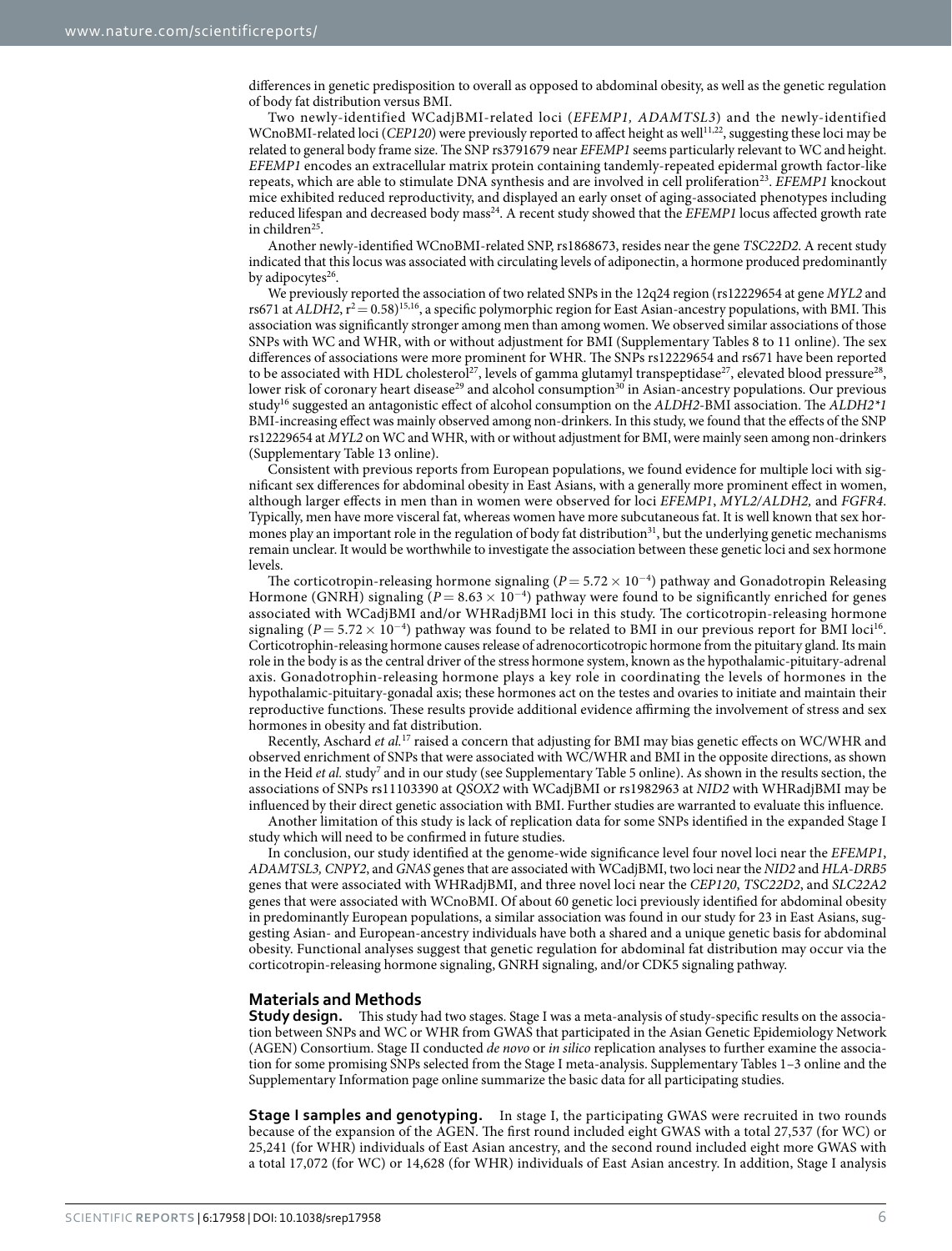included about 50,000 SNPs with minor allele frequency over 1% from 8,443 subjects with genotyping data by exome-chip. Therefore, the total sample sizes in Stage I were 53,052 for WC and 48,312 for WHR.

The sample sizes of the 16 participating GWAS in Stage I varied from 695 to 9,279, comprising a total of 44,596 individuals. Nine studies used Affymetrix arrays, and seven studies used the Illumina platform (detailed information is provided in the Supplementary Information online). To allow for combination of the data derived from different genotyping platforms and to improve coverage of the genome, genotype imputation was performed by each participating study using either MACH or IMPUTE with HapMap CHB+JPT data (release #22, build 36) as the imputation reference panel (see Supplementary Table 2 online).

**Stage I statistical analysis.** A uniform statistical analysis protocol was followed by each participating study. To improve the normality of the WC and WHR distribution and alleviate the impact of outliers, rank-based inverse normal transformation (INT) was applied to WC and WHR data separately for each sex by each study. INT involves ranking all WC and WHR values, transforming these ranks into quantiles and, finally, converting the resulting quantiles into normal deviates. Associations between SNPs and the inverse normal-transformed WC and WHR were analyzed with a linear regression model, assuming an underlying additive genetic model and adjusting for age (continuous), age-squared, and sex (if applicable). Stratified analyses by sex were also performed for each study. To evaluate the genetic influence on body fat distribution, all the analyses were conducted using two separate models, one with adjustment for BMI, another without adjustment for BMI.

Next, we carried out meta-analyses using a weighted average method with inverse-variance weights. The meta-analyses were carried out on all data combined and also stratified by sex using the freely available METAL software. The presence of heterogeneity across studies and between sexes was tested with Cochran's Q statistics<sup>32</sup>.

To correct each study for residual population stratification or cryptic relatedness, the meta-analyses were per-formed with genomic control correction<sup>[33](#page-7-11)</sup> by adjusting for the study-specific inflation factor  $(\lambda)$ , which ranged from 1.000 to 1.078 in Stage I (see Supplementary Table 2 online). After this adjustment, the estimated inflation factors for the Stage I meta-analysis statistic were 1.053 (WCadjBMI), 1.042 (WHRadjBMI), 1.091 (WCnoBMI), and 1.054 (WHRnoBMI), which were further adjusted for when calculating the Stage I results.

**Stage II replication analysis.** We selected 33 SNPs at 33 independent loci with *P* < 1.00 × 10<sup>-6</sup> for the associations with WC or WHR for a *de novo* replication (Stage II), based on the GWAS data that were recruited in the first round of Stage I. The replication genotyping was conducted at three study sites (see Supplementary Table 1 online) comprising 3,762 to 17,110 Asian-ancestry individuals based on availability of *de novo* data for each SNP. Participating studies are described in the Supplementary Information and Supplementary Tables 1 to 3 online.

Each study individually conducted a similar analysis of the association of WC and WHR with the selected SNPs, using the same protocol used in Stage I. The Stage II data were combined using the same meta-analysis methods as in Stage I. Finally, we used meta-analysis to combine all data from both Stages I and II.

#### **References**

- <span id="page-6-0"></span>1. Ritchie, S. A. & Connell, J. M. The link between abdominal obesity, metabolic syndrome and cardiovascular disease. *NutrMetab Cardiovasc*. **17,** 319–326 (2007).
- <span id="page-6-1"></span>2. Fox, C. S. *et al.* Genome-wide association to body mass index and waist circumference: the Framingham Heart Study 100K project. *BMC.Med.Genet.* **8** Suppl 1, S18 (2007).
- 3. Chambers, J. C. *et al.* Common genetic variation near MC4R is associated with waist circumference and insulin resistance. *Nat.Genet.* **40,** 716–718 (2008).
- 4. Lindgren, C. M. *et al.* Genome-wide association scan meta-analysis identifies three Loci influencing adiposity and fat distribution. *PLoS.Genet.* **5,** e1000508 (2009).
- 5. Heard-Costa, N. L. *et al.* NRXN3 is a novel locus for waist circumference: a genome-wide association study from the CHARGE Consortium. *PLoS.Genet.* **5,** e1000539 (2009).
- 6. Speliotes, E. K. *et al.* Association analyses of 249,796 individuals reveal 18 new loci associated with body mass index. *Nat.Genet.* (2010). doi: 10.1038/ng.686.
- <span id="page-6-9"></span>7. Heid, I. M. *et al.* Meta-analysis identifies 13 new loci associated with waist-hip ratio and reveals sexual dimorphism in the genetic basis of fat distribution. *Nat.Genet.* **42,** 949–960 (2010).
- 8. Kraja, A. T. *et al.* A bivariate genome-wide approach to metabolic syndrome: STAMPEED consortium. *Diabetes* **60,** 1329–1339 (2011).
- <span id="page-6-2"></span>9. Cho, Y. S. *et al.* A large-scale genome-wide association study of Asian populations uncovers genetic factors influencing eight quantitative traits. *Nat.Genet.* **41,** 527–534 (2009).
- 10. Croteau-Chonka, D. C. *et al.* Genome-wide association study of anthropometric traits and evidence of interactions with age and study year in Filipino women. *Obesity.(Silver.Spring)* **19,** 1019–1027 (2011).
- <span id="page-6-13"></span>11. Berndt, S. I. *et al.* Genome-wide meta-analysis identifies 11 new loci for anthropometric traits and provides insights into genetic architecture. *Nat.Genet.* **45,** 501–512 (2013).
- 12. Liu, C. T. *et al.* Genome-wide association of body fat distribution in African ancestry populations suggests new loci. *PLoS.Genet.* **9,** e1003681 (2013).
- <span id="page-6-6"></span><span id="page-6-3"></span>13. Shungin, D. *et al.* New genetic loci link adipose and insulin biology to body fat distribution. *Nature* **518,** 187–196 (2015).
- 14. Deurenberg, P., Deurenberg-Yap, M. & Guricci, S. Asians are different from Caucasians and from each other in their body mass index/ body fat per cent relationship. *Obes.Rev.* **3,** 141–146 (2002).
- <span id="page-6-4"></span>15. Wen, W. *et al.* Meta-analysis identifies common variants associated with body mass index in east Asians. *Nat.Genet.* **44,** 307–311 (2012).
- <span id="page-6-5"></span>16. Wen, W. *et al.* Meta-analysis of genome-wide association studies in East Asian-ancestry populations identifies four new loci for body mass index. *Hum.Mol.Genet.* doi: 10.1093/hmg/ddu248 (2014).
- <span id="page-6-7"></span>17. Aschard, H., Vilhjálmsson, B. J., Joshi, A. D., Price, A. L. & Kraft, P. Adjusting for heritable covariates can bias effect estimates in genome-wide association studies. *Am. J. Hum. Genet.* **96,** 329–339 (2015).
- <span id="page-6-8"></span>18. Locke, A. E. *et al.* Genetic studies of body mass index yield new insights for obesity biology. *Nature* **518,** 197–206 (2015).
- <span id="page-6-10"></span>19. Randall, J. C. *et al.* Sex-stratified genome-wide association studies including 270,000 individuals show sexual dimorphism in genetic loci for anthropometric traits. *PLoS.Genet.* **9,** e1003500 (2013).
- <span id="page-6-11"></span>20. Pickrell, J. K. *et al.* Understanding mechanisms underlying human gene expression variation with RNA sequencing. *Nature* **464,** 768–772 (2010).
- <span id="page-6-12"></span>21. Boyle, A. P. *et al.* Annotation of functional variation in personal genomes using RegulomeDB. *Genome Res* **22,** 1790–1797 (2012).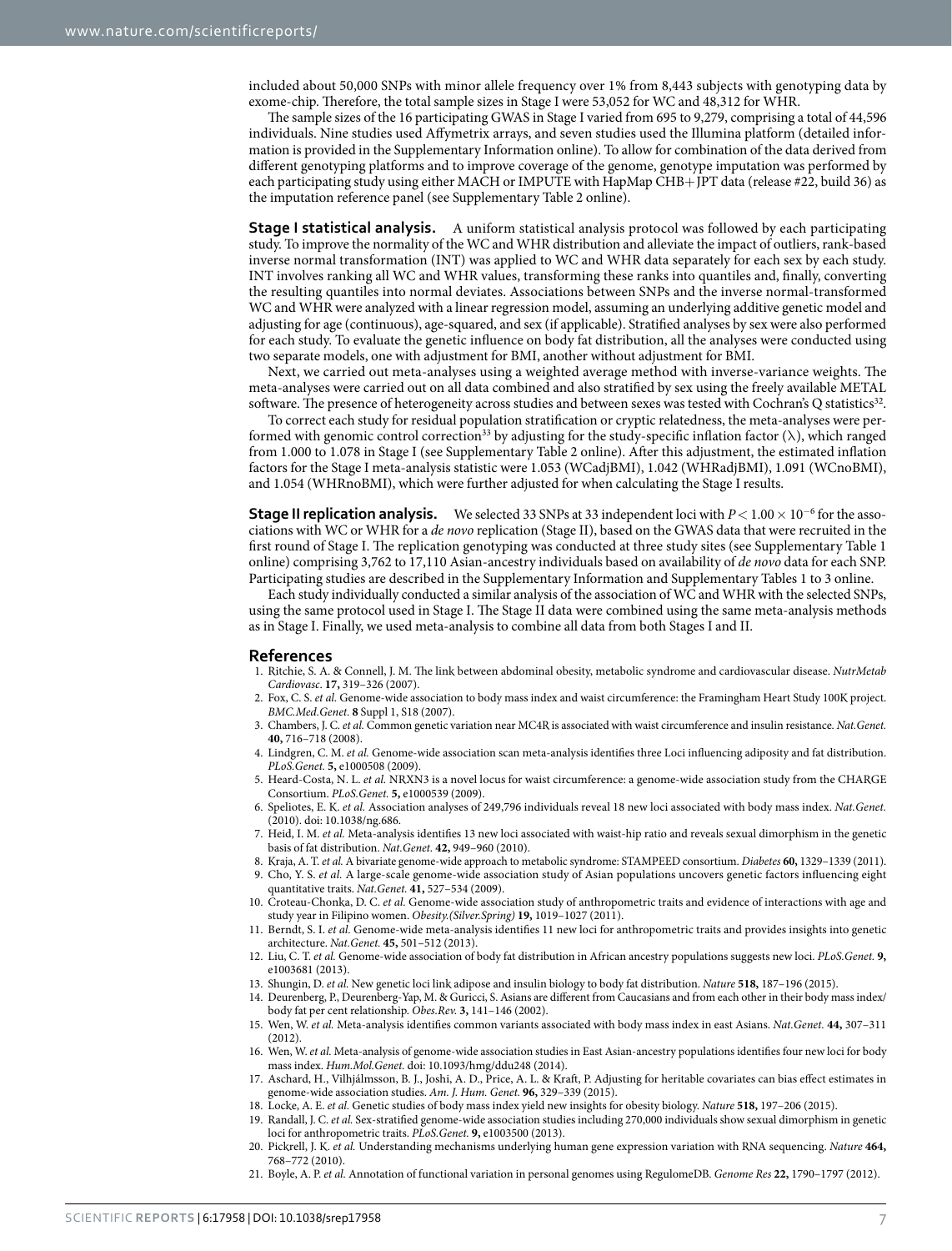- <span id="page-7-0"></span>22. Lango, A. H. *et al.* Hundreds of variants clustered in genomic loci and biological pathways affect human height. *Nature* **467,** 832–838 (2010).
- <span id="page-7-1"></span>23. Lecka-Czernik, B., Lumpkin, C. K., Jr. & Goldstein, S. An overexpressed gene transcript in senescent and quiescent human fibroblasts encoding a novel protein in the epidermal growth factor-like repeat family stimulates DNA synthesis. *MolCell Biol* **15,** 120–128 (1995).
- <span id="page-7-2"></span>24. McLaughlin, P. J. *et al.* Lack of fibulin-3 causes early aging and herniation, but not macular degeneration in mice. *Hum.Mol.Genet.* **16,** 3059–3070 (2007).
- <span id="page-7-3"></span>25. Paternoster, L. *et al.* Adult height variants affect birth length and growth rate in children. *Hum.Mol.Genet.* **20,** 4069–4075 (2011).
- <span id="page-7-4"></span>26. Dastani, Z. *et al.* Novel loci for adiponectin levels and their influence on type 2 diabetes and metabolic traits: a multi-ethnic metaanalysis of 45,891 individuals. *PLoS Genet.* **8,** e1002607 (2012).
- <span id="page-7-5"></span>27. Kim, Y. J. *et al.* Large-scale genome-wide association studies in East Asians identify new genetic loci influencing metabolic traits. *Nat. Genet.* **43,** 990–995 (2011).
- <span id="page-7-6"></span>28. Kato, N. *et al.* Meta-analysis of genome-wide association studies identifies common variants associated with blood pressure variation in east Asians. *Nat.Genet.* **43,** 531–538 (2011).
- <span id="page-7-7"></span>29. Takeuchi, F. *et al.* Genome-wide association study of coronary artery disease in the Japanese. *Eur. J. Hum. Genet.* **3,** 333–40 (2012).
- <span id="page-7-8"></span>30. Baik, I., Cho, N. H., Kim, S. H., Han, B. G. & Shin, C. Genome-wide association studies identify genetic loci related to alcohol consumption in Korean men. *Am. J. Clin. Nutr.* **93,** 809–816 (2011).
- <span id="page-7-9"></span>31. Wells, J. C. Sexual dimorphism of body composition. *Best.Pract.Res.Clin.Endocrinol.Metab* **21,** 415–430 (2007).
- <span id="page-7-10"></span>32. Cochran, W. G. The Combination of Estimates from Different Experiments. *Biometrics* **10,** 101–129 (1954).
- <span id="page-7-11"></span>33. Devlin, B. & Roeder, K. Genomic control for association studies. *Biometrics* **55,** 997–1004 (1999).

#### **Acknowledgements**

The authors for this work would like to thank the Genetic Investigation of ANthropometric Traits (GIANT) consortium for providing unpublished data for replication of the study findings. The Shanghai Genome Wide Associations Studies (SGWAS) would like to thank the dedicated investigators and staff members from the research teams at Vanderbilt University, the Shanghai Cancer Institute, and the Shanghai Institute of Preventive Medicine, and most of all, the study participants for their contributions to the studies. The CLHNS investigators thank the Office of Population Studies Foundation research and data collection teams for CLHNS and the Mammalian Genotyping Core at University of North Carolina at Chapel Hill. This work was supported by the National Institutes of Health. Genotyping assays and statistical analyses for the SGWAS were supported primarily by NIH grants [R01 CA064277, R37 CA70867, R01 CA090899, R01 CA118229, and R01 CA122756]; and by the Ingram professorship funds, Allen Foundation funds, and Vanderbilt CTSA grant from NCRR/NIH [1 UL1 RR024975]. Grant support for the participating studies includes: the Shanghai Breast Cancer Study [R01 CA064277]; the Shanghai Women's Health Study [R37 CA70867]; the Shanghai Breast Cancer Survival Study [R01 CA118229]; the Shanghai Endometrial Cancer Study [R01 CA092585]; and the Shanghai Men's Health Study [UM1 CA173640]. The NHAPC study was supported by the National Natural Science Foundation of China [30930081, 81321062]; the National Key Basic Research Program of Ministry of Science and Technology [2012CB524905; and the Knowledge Innovation Program of the Chinese Academy of Sciences [KSCX2-EW-R-10]. The Cardio-metabolic Genome Epidemiology (CAGE) studies were supported by Grants for Scientific Research – Priority Areas "Medical Genome Science (Millennium Genome Project)" and "Applied Genomics" [20018020, 18018030, 12204008]; Scientific Research from the Ministry of Education, Culture, Sports, Science, and Technology, Japan [24390084, 25293141, 23659352, 23659382, 21390099, 20390185, 19659163, 16790336, 11694285, 17390186, 20390184, and 24390165]; a Health and Labor Sciences Research Grants from the Ministry of Health, Labor and Welfare, Japan [H15-Longevity, H15-genome, H17-longevity, H16-kenko, H18-longevity (kokusai)]; a Science and Technology Incubation Program in Advanced Regions, Japan Science and Technology Agency; National Cardiovascular Research Grants; Research grant from the Japan Atherosclerosis Prevention Found; Research grant from Ehime University. The Genetic Epidemiology Network of Salt Sensitivity (GenSalt) was supported by research grants from the National Heart, Lung, and Blood Institute, National Institutes of Health, Bethesda, Maryland [U01HL072507, R01HL087263, and R01HL090682]. The Korea Genome Wide Association Studies, which includes four projects: KARE, HEXA, the Health2 cohort, and CAVAS, were supported by grants from the Korea Centers for Disease Control and Prevention (4845-301, 4851-302 and 4851-307) and an intramural grant from the Korea National Institute of Health (2012-N73002-00); The KARE project was supported by grants from the Korea Centers for Disease Control and Prevention (4845-301, 4851-302 and 4851-307) and an intramural grant from the KoreaNational Institute of Health (2012-N73002-00), the Republic of Korea. The Korean Cancer Prevention Study-II (KCPS-II) was supported by a grant from the National R&D Program for Cancer Control; Ministry for Health, Welfare and Family Affairs, Republic of Korea [1220180]. The Singapore Prospective Study program was funded by the Biomedical Research Council of Singapore under the individual research grants scheme; and the National Medical Research Council of Singapore under the clinician scientist award scheme. The Cebu Longitudinal Health and Nutrition Survey (CLHNS) was supported by National Institutes of Health grants [DK078150, TW05596, HL085144, TW008288]; and pilot funds [RR20649, ES10126, and DK56350].

#### **Author Contributions**

W.W., N.K., J.-Y.H., X.G., Y.T., H.L., Y.W., R.D., X.Y., F.-J.T., S.L., Y.W., T.W., S.K., X.G. and J.L. analyzed data and prepared study-specific descriptions. L.Q., J.I.R., S.-H.J., D.L., K.L.M., J.H., Z.M., J.-Y.W., E.S.T., X.L., T.M., B.-J.K., F.T., W.Z. and X.-O.S. designed, led or supervised the contributing studies and contributed materials to the current study. They are responsible for the quality of their contributed study data. D.S., L.S.A., K.A., M.A., Q.C., L.-C.C., C.-H.C., Y.-T.C., Y.S.C., B.Y.C., Y.G., M.J.G., D.G., B.-G.H., M.H., J.E.H., Y.H., T.H., M.I., K.J.J., D.K., Y.J.K., Y.K., J.L., N.R.L., J.L., J.-J.L., J.L., S.M., Y.N., M.N., K.O., D.R., J.S., J.W.S., A.T., H.U., C.W., Y.-B.X., K.Y., J.Y., X.Y., M.Y., X.Z. and Y.Z. contributed to field operations or experiments of the contributing studies. W.W., N.K., X.G., E.S.T., W. Z. and X.-O. Shu wrote the manuscript. All authors approved the final version of the manuscript.

### **Additional Information**

**Supplementary information** accompanies this paper at <http://www.nature.com/srep>